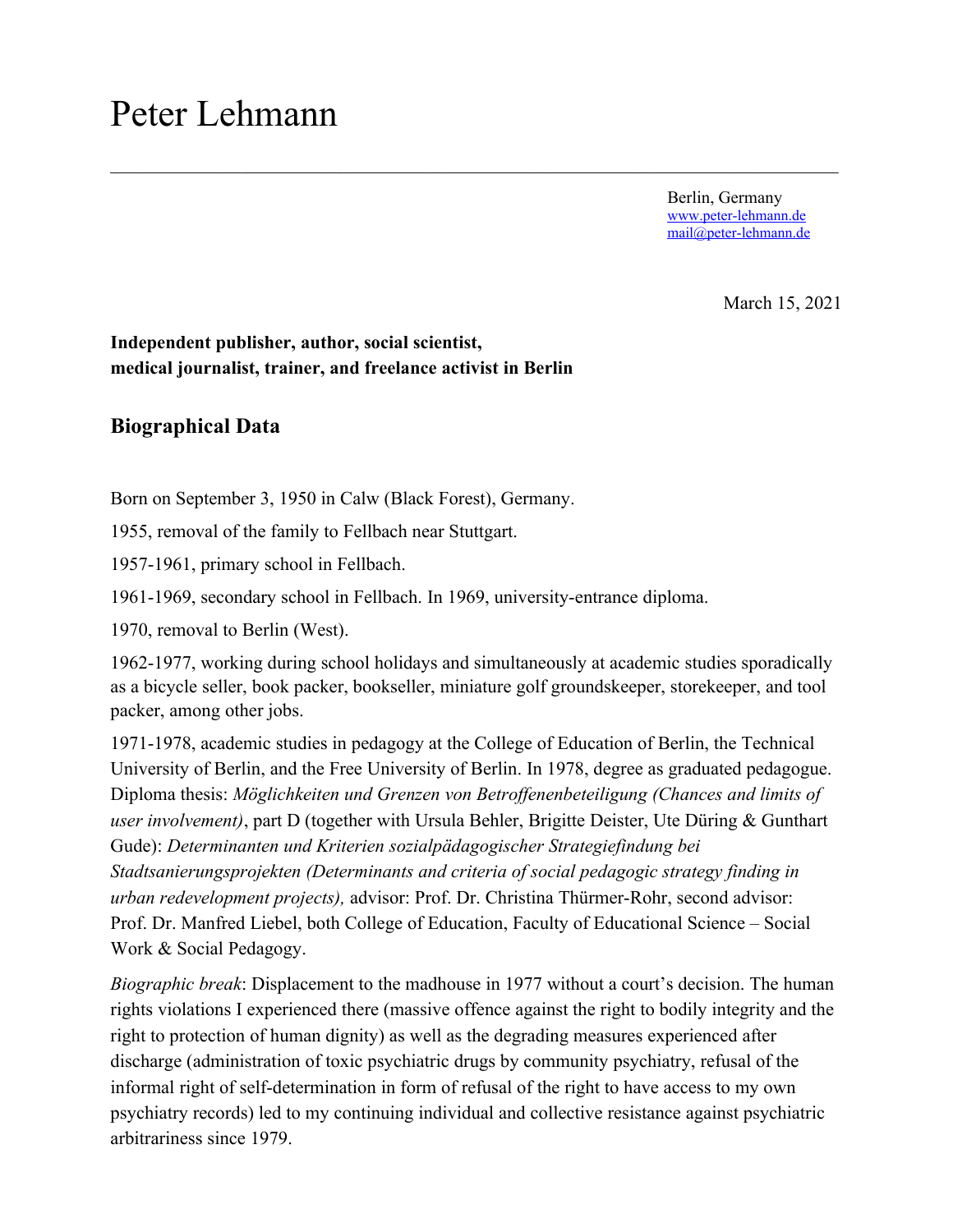#### **Work and commitment**

In 1980, co-founder of the Irren-Offensive *(Lunatics Offensive)*, a self-help group of (ex-) users and survivors of psychiatry. 1984-1990, employed as a certified social-pedagogue with this group and advised about psychiatric drugs and withdrawal. 1990/91, termination of membership.

From 1980-1982, assistant lecturer for Prof. Hellmut Lessing at the Technical University of Berlin, Faculty of Education Sciences (Issue: Psychiatry, social-pedagogics and assistance beyond psychiatry).

In 1986, foundation of Peter Lehmann Publishing and Mail-order Bookstore (Germany – www.antipsychiatrieverlag.de), in 2003, founding of a branch in UK (www.peter-lehmannpublishing.com), 2004 in USA.

In 1987, co-founder of PSYCHEX (alliance of lawyers, doctors and survivors of psychiatry to support people who are incarcerated in psychiatric institutions in Switzerland), since then, serve as a board-member – www.psychex.ch.

In 1989, co-founder of the Organisation for the Protection from Psychiatric Violence (running the Runaway-house: house for people who seek shelter from psychiatric violence, opened in 1996 in Berlin); 2001, termination of the membership – www.weglaufhaus.de/verein.

Since 1990, co-editor of the *Journal of Critical Psychology, Counselling and Psychotherapy* (United Kingdom) – www.egalitarianpublishing.com/jcpcp.html.

In 1991, co-founder of the European Network of (ex-) Users and Survivors of Psychiatry (ENUSP). From 1997 to 1999, Chair of ENUSP, later webmaster, desk secretary and newsletter editor. Until 2010, board member of the North-East European region (Austria, Estonia, Germany, Latvia, Lithuania, Poland, Russia). Since 2014, individual member of ENUSP – http://enusp.org.

From 1994 to 2000, board member of the Bundesverband Psychiatrie-Erfahrener (BPE – *Federal German Organisation of (ex-) Users and Survivors of Psychiatry*), from 1999-2020, webmaster. 2020, termination of membership.

From 1996-1999, board member of joint WFMH-MHE (Mental Health Europe – www.mhesme.org, then independent European section of [and combined with] World Federation for Mental Health – www.wfmh.org).

In 2002, co-founder of Für alle Fälle *(In Any Case)* Berlin, from 2002-2012, board member, webmaster and training course leader –

www.antipsychiatrieverlag.de/artikel/selbsthilfe/faf.htm#english.

In 2005, co-founder of the Berliner Organisation Psychiatrie-Erfahrener und Psychiatrie-Betroffener e.V. (BOP&P; *Organisation of (ex-) Users and Survivors of Psychiatry in Berlin*), 2013-2019, Patron for BOP&P. 2020, termination of membership.

In 2007, representative of MindFreedom, ENUSP and BPE in the Organizing Committee of the conference on Coercive Treatment in Psychiatry, run by the World Psychiatric Association in Dresden – http://ki-art-multimedia.de/dresden/dresden.htm.